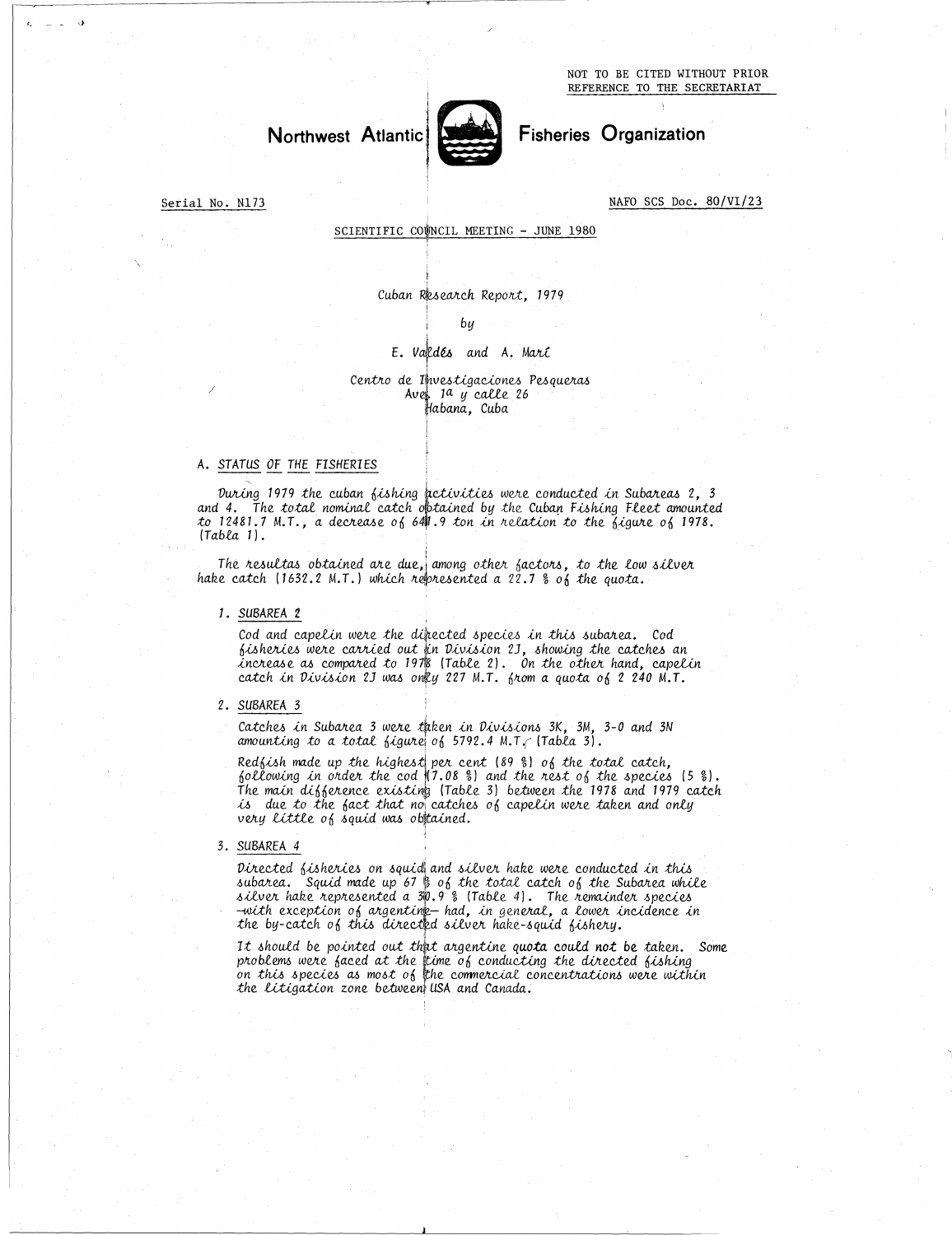Finally it should be noted that in many oportunities the small mesh gear line obstructed the directed fishing on silver hake when limiting the movements of the commercial vessels to areas north of the regulation line.

## B. SPECIAL RESEARCH STUDIES

## 1. Environmental studies

Temperature data collected in the Grand Bank area on board the R/V "Isla de la Juventud" were sent to MEDS in the proper forms.

2. Biological studies by species

Sistematic biological sampling on board commercial vessels were conducted mainly on squid and silver hake from Divisions 400X.

248 pairs of silver hake otoliths were taken for determining the age-length key and further laboratory studies.

A sample of 2 803 short-finned-squids were taken (1 475 males and 1 328 females) to update the length-weight relationship of this species.

Table 1.- Nominal catches by Subareas during 1978 and 1979.

| <b>SUBAREA</b>       | 1978          | 1979           |
|----------------------|---------------|----------------|
|                      | M.T.<br>ž     | M.T.           |
|                      | $27.6 \t0.2$  | 882.3 7.1      |
| $\mathbf{3}^{\circ}$ | 6620.2 50.4   | 5792.4 46.4    |
| 4                    | $6475.8$ 49.4 | $-5807.0$ 46.5 |
| Total                | $13123.6$ 100 | 12481.7 100    |

Table 2.- Catches in Subarea 2, 1978 and 1979.

|                 | CATCHES | (M.T. |      |       |
|-----------------|---------|-------|------|-------|
| SP ECIES        | 1978    | 1979  | 1978 | 1979  |
| $\mathcal{C}od$ | 27.6    | 653.2 | 100  | 74.0  |
| Capelin         |         | 227.0 |      | 25.7  |
| Others          |         | 2.1   |      | 0.3   |
| Total           | 27.6    | 882.3 | 100  | 100.0 |
|                 |         |       |      |       |